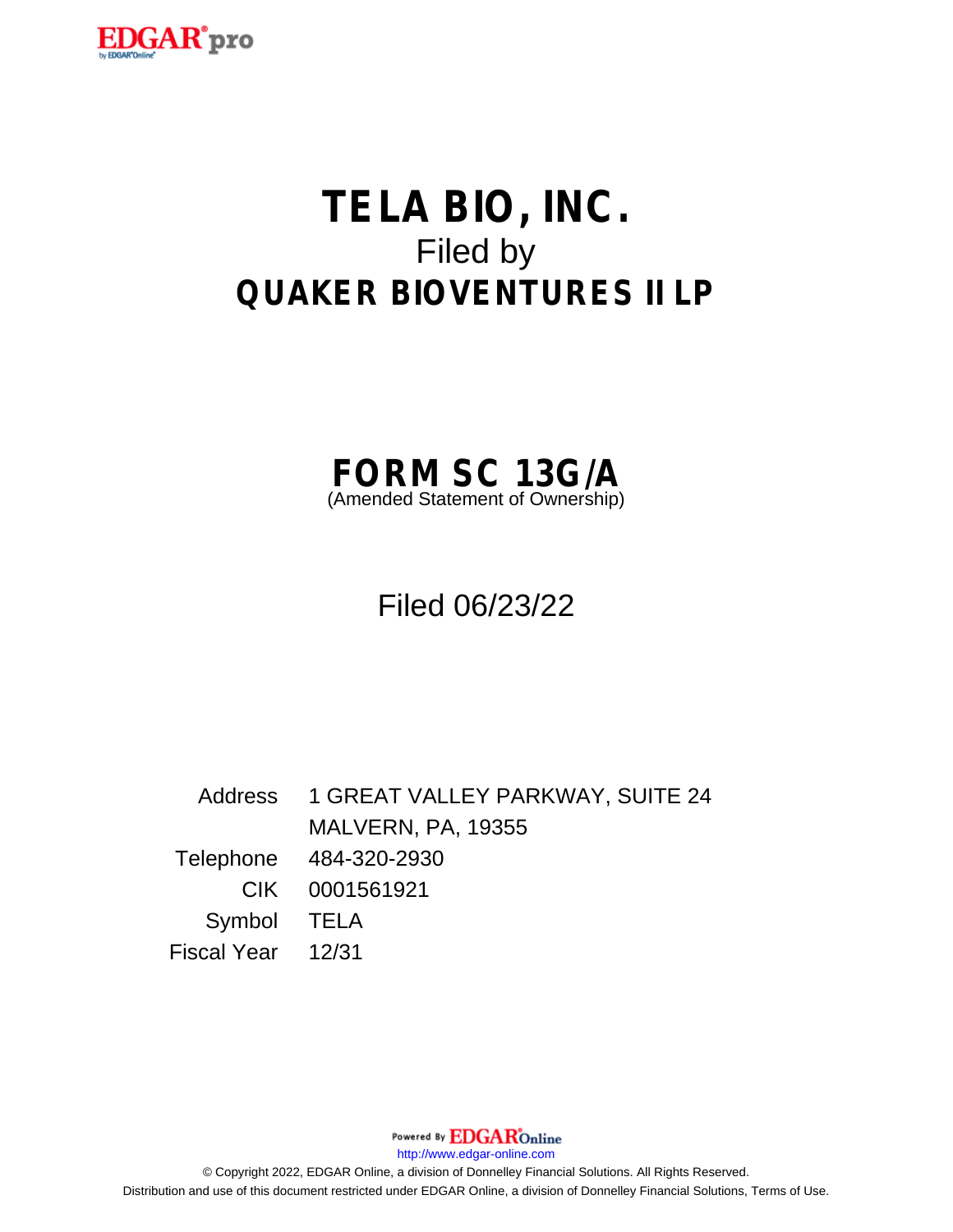# **SECURITIES AND EXCHANGE COMMISSION**

Washington, D.C. 20549

# **SCHEDULE 13G**

**Under the Securities Exchange Act of 1934** (Amendment No. 3)\*

# TELA Bio, Inc.

(Name of Issuer)

**Common Stock** (Title of Class of Securities)

> 872381108 (CUSIP Number)

**Brian Schwenk Ouaker BioVentures II, L.P.** 150 Monument Road, Suite 207 Bala Cynwyd, Pennsylvania 19004  $(215)$  988-6800 (Name, Address and Telephone Number of Person Authorized to Receive Notices and Communications)

> June 2, 2022 (Date of Event which Requires Filing of this Statement)

Check the appropriate box to designate the rule pursuant to which this Schedule is filed:

 $\Box$  Rule 13d-1(b)

 $\boxtimes$  Rule 13d-1(c)

 $\Box$  Rule 13d-1(d)

 $\ast$ The remainder of this cover page shall be filled out for a reporting person's initial filing on this form with respect to the subject class of securities, and for any subsequent amendment containing information which would alter the disclosures provided in a prior cover page.

The information required in the remainder of this cover page shall not be deemed to be "filed" for the purpose of Section 18 of the Securities Exchange Act of 1934 ("Act") or otherwise subject to the liabilities of that section of the Act but shall be subject to all other provisions of the Act (however, see the Notes).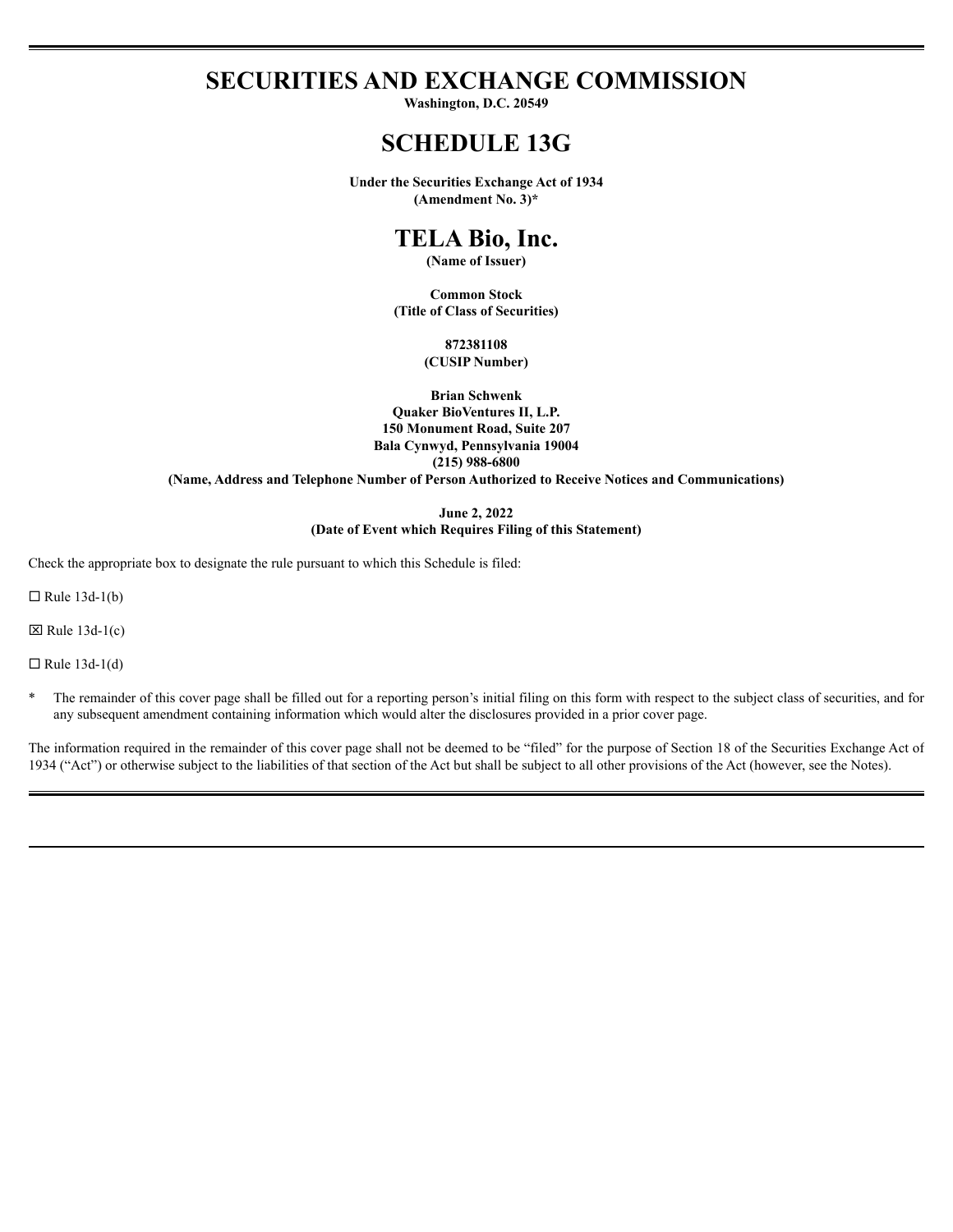| $\overline{1}$                                                                                                                                 | NAME OF REPORTING PERSON<br>S.S. OR I.R.S. IDENTIFICATION NO. OF ABOVE PERSON<br>Quaker BioVentures II, L.P. |                |                                            |  |  |  |
|------------------------------------------------------------------------------------------------------------------------------------------------|--------------------------------------------------------------------------------------------------------------|----------------|--------------------------------------------|--|--|--|
| $\overline{2}$                                                                                                                                 | CHECK THE APPROPRIATE BOX IF A MEMBER OF A GROUP<br>$(a) \Box (b) \Box$                                      |                |                                            |  |  |  |
| 3                                                                                                                                              | <b>SEC USE ONLY</b>                                                                                          |                |                                            |  |  |  |
| $\overline{4}$                                                                                                                                 | CITIZENSHIP OR PLACE OF ORGANIZATION<br>Delaware                                                             |                |                                            |  |  |  |
| <b>NUMBER OF</b><br><b>SHARES</b><br><b>BENEFICIALLY</b><br><b>OWNED BY</b><br><b>EACH</b><br><b>REPORTING</b><br><b>PERSON</b><br><b>WITH</b> |                                                                                                              | 5              | <b>SOLE VOTING POWER</b><br>$\Omega$       |  |  |  |
|                                                                                                                                                |                                                                                                              | 6              | <b>SHARED VOTING POWER*</b><br>18.096      |  |  |  |
|                                                                                                                                                |                                                                                                              | $\overline{7}$ | <b>SOLE DISPOSITIVE POWER</b><br>$\theta$  |  |  |  |
|                                                                                                                                                |                                                                                                              | 8              | <b>SHARED DISPOSITIVE POWER*</b><br>18,096 |  |  |  |
| 9                                                                                                                                              | AGGREGATE AMOUNT BENEFICIALLY OWNED BY EACH REPORTING PERSON<br>18,096                                       |                |                                            |  |  |  |
| 10                                                                                                                                             | CHECK BOX IF THE AGGREGATE AMOUNT IN ROW (9) EXCLUDES CERTAIN SHARES<br>$\Box$                               |                |                                            |  |  |  |
| 11                                                                                                                                             | PERCENT OF CLASS REPRESENTED BY AMOUNT IN ROW (9)**<br>0.12%                                                 |                |                                            |  |  |  |
| 12                                                                                                                                             | <b>TYPE OF REPORTING PERSON</b><br><b>PN</b>                                                                 |                |                                            |  |  |  |

\* Includes 18,096 shares of common stock, par value \$0.001 per share (the "Shares"), of TELA Bio, Inc. (the "Issuer") issuable upon the exercise of warrants to purchase Shares (the "Warrants").

\*\* This percentage is calculated based upon 14,557,560 Shares outstanding, as set forth in the Issuer's Quarterly Report on Form 10-Q with the Securities and Exchange Commission ("SEC") on May 11, 2022, and includes an additional 18,096 Shares subject to currently exercisable Warrants held by the Reporting Persons.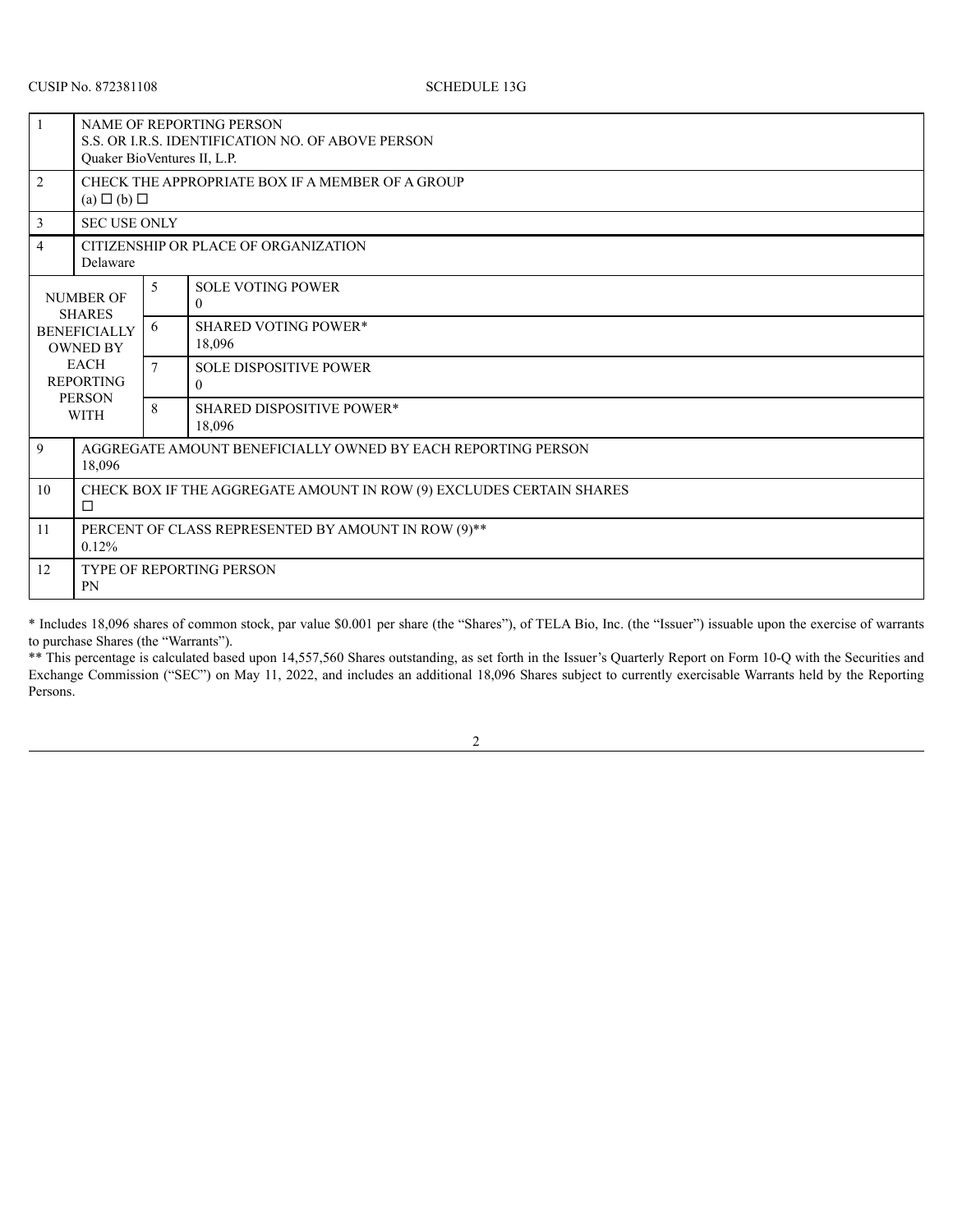# CUSIP No. 872381108

|                                                                 | NAME OF REPORTING PERSON<br>S.S. OR I.R.S. IDENTIFICATION NO. OF ABOVE PERSON<br>Quaker BioVentures Capital II, L.P |                |                                                 |  |  |  |
|-----------------------------------------------------------------|---------------------------------------------------------------------------------------------------------------------|----------------|-------------------------------------------------|--|--|--|
| $\overline{2}$                                                  | CHECK THE APPROPRIATE BOX IF A MEMBER OF A GROUP<br>$(a) \Box (b) \Box$                                             |                |                                                 |  |  |  |
| 3                                                               | <b>SEC USE ONLY</b>                                                                                                 |                |                                                 |  |  |  |
| 4                                                               | CITIZENSHIP OR PLACE OF ORGANIZATION<br>Delaware                                                                    |                |                                                 |  |  |  |
| <b>NUMBER OF</b><br><b>SHARES</b>                               |                                                                                                                     | 5              | <b>SOLE VOTING POWER</b><br>$\theta$            |  |  |  |
|                                                                 | <b>BENEFICIALLY</b><br><b>OWNED BY</b>                                                                              |                | <b>SHARED VOTING POWER*</b><br>18,096           |  |  |  |
| <b>EACH</b><br><b>REPORTING</b><br><b>PERSON</b><br><b>WITH</b> |                                                                                                                     | $\overline{7}$ | <b>SOLE DISPOSITIVE POWER</b><br>$\overline{0}$ |  |  |  |
|                                                                 |                                                                                                                     | $\mathbf{8}$   | <b>SHARED DISPOSITIVE POWER*</b><br>18,096      |  |  |  |
| 9                                                               | AGGREGATE AMOUNT BENEFICIALLY OWNED BY EACH REPORTING PERSON<br>18,096                                              |                |                                                 |  |  |  |
| 10                                                              | CHECK BOX IF THE AGGREGATE AMOUNT IN ROW (9) EXCLUDES CERTAIN SHARES<br>$\Box$                                      |                |                                                 |  |  |  |
| 11                                                              | PERCENT OF CLASS REPRESENTED BY AMOUNT IN ROW (9)**<br>0.12%                                                        |                |                                                 |  |  |  |
| 12                                                              | <b>TYPE OF REPORTING PERSON</b><br><b>PN</b>                                                                        |                |                                                 |  |  |  |

\* Includes 18,096 Shares issuable upon the exercise of the Warrants.

\*\* This percentage is calculated based upon 14,557,560 Shares outstanding, as set forth in the Issuer's Quarterly Report on Form 10-Q with the SEC on May 11, 2022, and includes an additional 18,096 Shares subject to currently exercisable Warrants held by the Reporting Persons.

3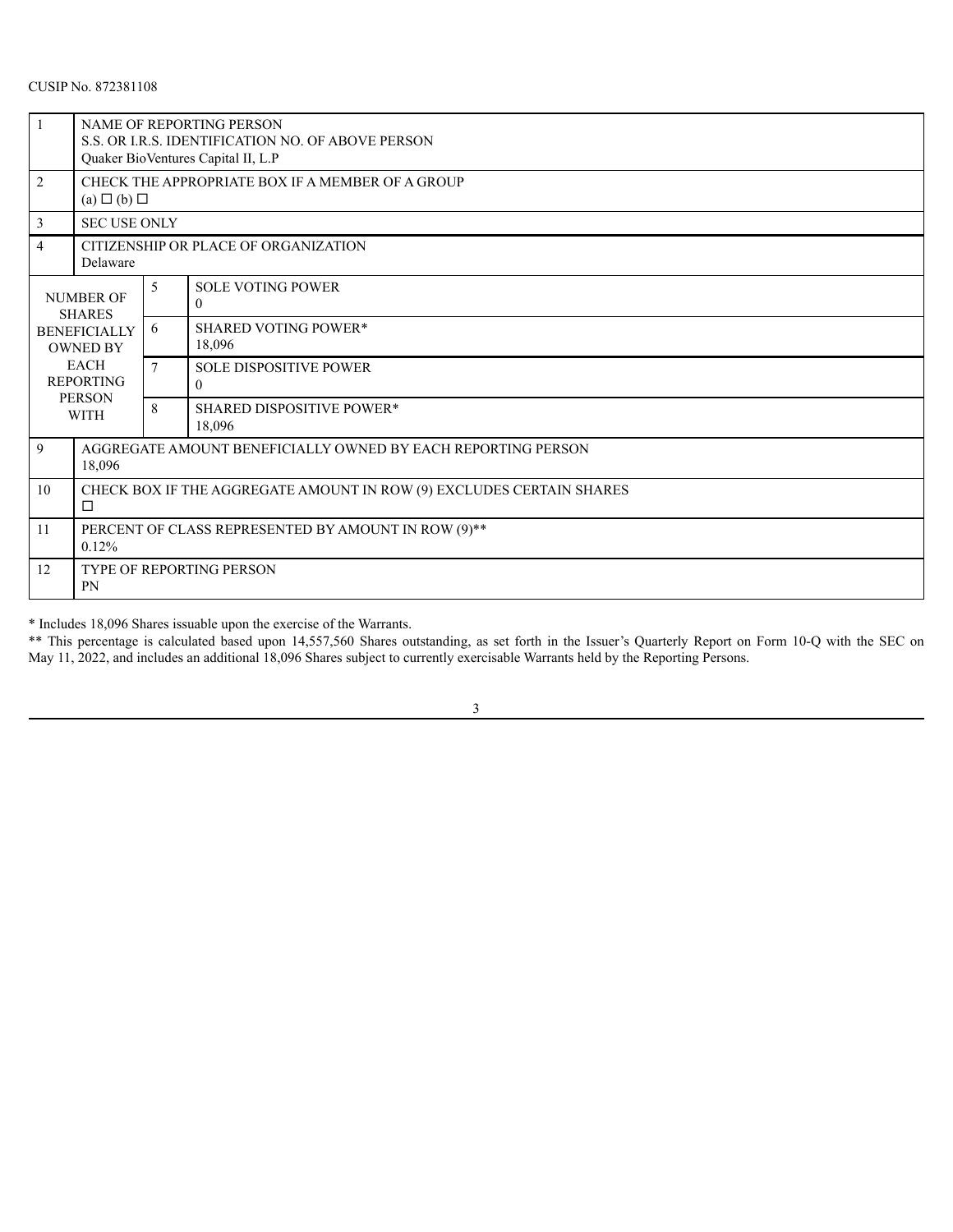# CUSIP No. 872381108

|                                                                 | <b>NAME OF REPORTING PERSON</b><br>S.S. OR I.R.S. IDENTIFICATION NO. OF ABOVE PERSON<br>Quaker BioVentures Capital II, LLC |                |                                                 |  |  |  |
|-----------------------------------------------------------------|----------------------------------------------------------------------------------------------------------------------------|----------------|-------------------------------------------------|--|--|--|
| $\overline{2}$                                                  | CHECK THE APPROPRIATE BOX IF A MEMBER OF A GROUP<br>$(a) \Box (b) \Box$                                                    |                |                                                 |  |  |  |
| 3                                                               | <b>SEC USE ONLY</b>                                                                                                        |                |                                                 |  |  |  |
| 4                                                               | CITIZENSHIP OR PLACE OF ORGANIZATION<br>Delaware                                                                           |                |                                                 |  |  |  |
| <b>NUMBER OF</b><br><b>SHARES</b>                               |                                                                                                                            | 5              | <b>SOLE VOTING POWER</b><br>$\theta$            |  |  |  |
|                                                                 | <b>BENEFICIALLY</b><br><b>OWNED BY</b>                                                                                     |                | <b>SHARED VOTING POWER*</b><br>18,096           |  |  |  |
| <b>EACH</b><br><b>REPORTING</b><br><b>PERSON</b><br><b>WITH</b> |                                                                                                                            | $\overline{7}$ | <b>SOLE DISPOSITIVE POWER</b><br>$\overline{0}$ |  |  |  |
|                                                                 |                                                                                                                            | 8              | <b>SHARED DISPOSITIVE POWER*</b><br>18,096      |  |  |  |
| 9                                                               | AGGREGATE AMOUNT BENEFICIALLY OWNED BY EACH REPORTING PERSON<br>18,096                                                     |                |                                                 |  |  |  |
| 10                                                              | CHECK BOX IF THE AGGREGATE AMOUNT IN ROW (9) EXCLUDES CERTAIN SHARES<br>□                                                  |                |                                                 |  |  |  |
| 11                                                              | PERCENT OF CLASS REPRESENTED BY AMOUNT IN ROW (9)**<br>0.12%                                                               |                |                                                 |  |  |  |
| 12                                                              | <b>TYPE OF REPORTING PERSON</b><br>PN                                                                                      |                |                                                 |  |  |  |

\* Includes 18,096 Shares issuable upon the exercise of the Warrants.

<u> 1989 - Johann Barn, mars eta bainar eta idazlea (</u>

\*\* This percentage is calculated based upon 14,557,560 Shares outstanding, as set forth in the Issuer's Quarterly Report on Form 10-Q with the SEC on May 11, 2022, and includes an additional 18,096 Shares subject to currently exercisable Warrants held by the Reporting Persons.

4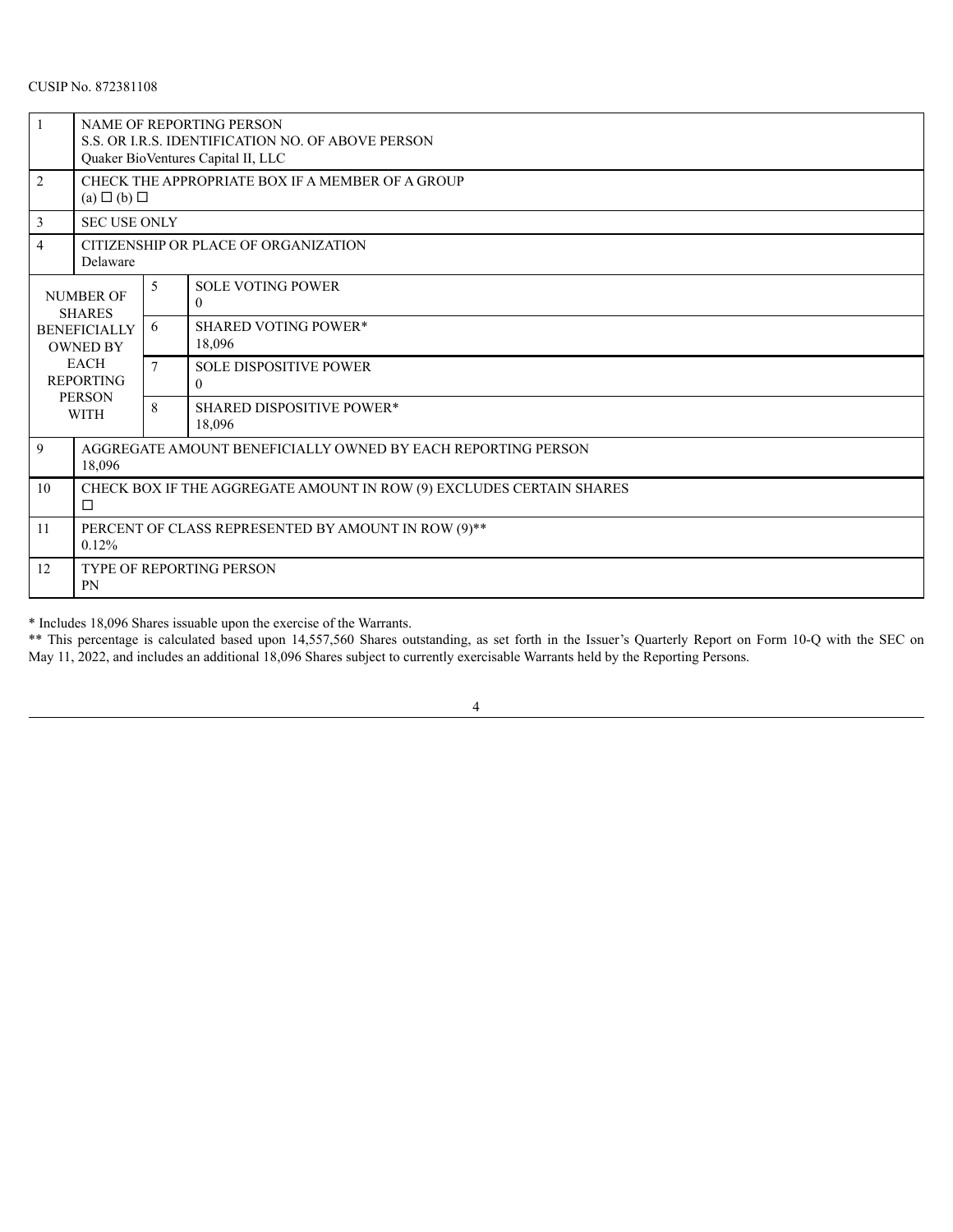#### **Item 1.**

- (a) Name of Issuer: TELA Bio, Inc.
- (b) Address of Issuer's Principal Executive Offices: 1 Great Valley Parkway, Suite 24, Malvern, Pennsylvania 19355

#### **Item 2.**

(a) Name of Person Filing:

Quaker BioVentures II, L.P. Quaker BioVentures Capital II, L.P. Quaker BioVentures Capital II, LLC.

(b) Address of Principal Business Office: 150 Monument Road, Suite 207, Bala Cynwyd, Pennsylvania 19004.

(c) Citizenship:

Quaker BioVentures II, L.P. - Delaware Quaker BioVentures Capital II, L.P. - Delaware Quaker BioVentures Capital II, LLC - Delaware

(d) Title and Class of Securities: Common Stock

(e) CUSIP Number: 872381108

**Item 3.** Not applicable.

#### **Item 4. Ownership.**

Provide the following information regarding the aggregate number and percentage of the class of securities of the issuer identified in Item 1.

(a) Amount Beneficially Owned.

Quaker BioVentures II, L.P. – 18,096 Quaker BioVentures Capital II, L.P. - 18,096 Quaker BioVentures Capital II, LLC - 18,096

(b) Percent of Class.

Quaker BioVentures II, L.P. – 0.12% Quaker BioVentures Capital II, L.P. – 0.12% Quaker BioVentures Capital II, LLC – 0.12%

(c) Number of shares as to which such person has:

(i) Sole power to vote or to direct the vote:

Quaker BioVentures II, L.P. – 0 Quaker BioVentures Capital II, L.P. – 0 Quaker BioVentures Capital II, LLC – 0

(ii) Shared power to vote or to direct the vote:

Quaker BioVentures II, L.P. - 18,096 Quaker BioVentures Capital II, L.P. - 18,096 Quaker BioVentures Capital II, LLC - 18,096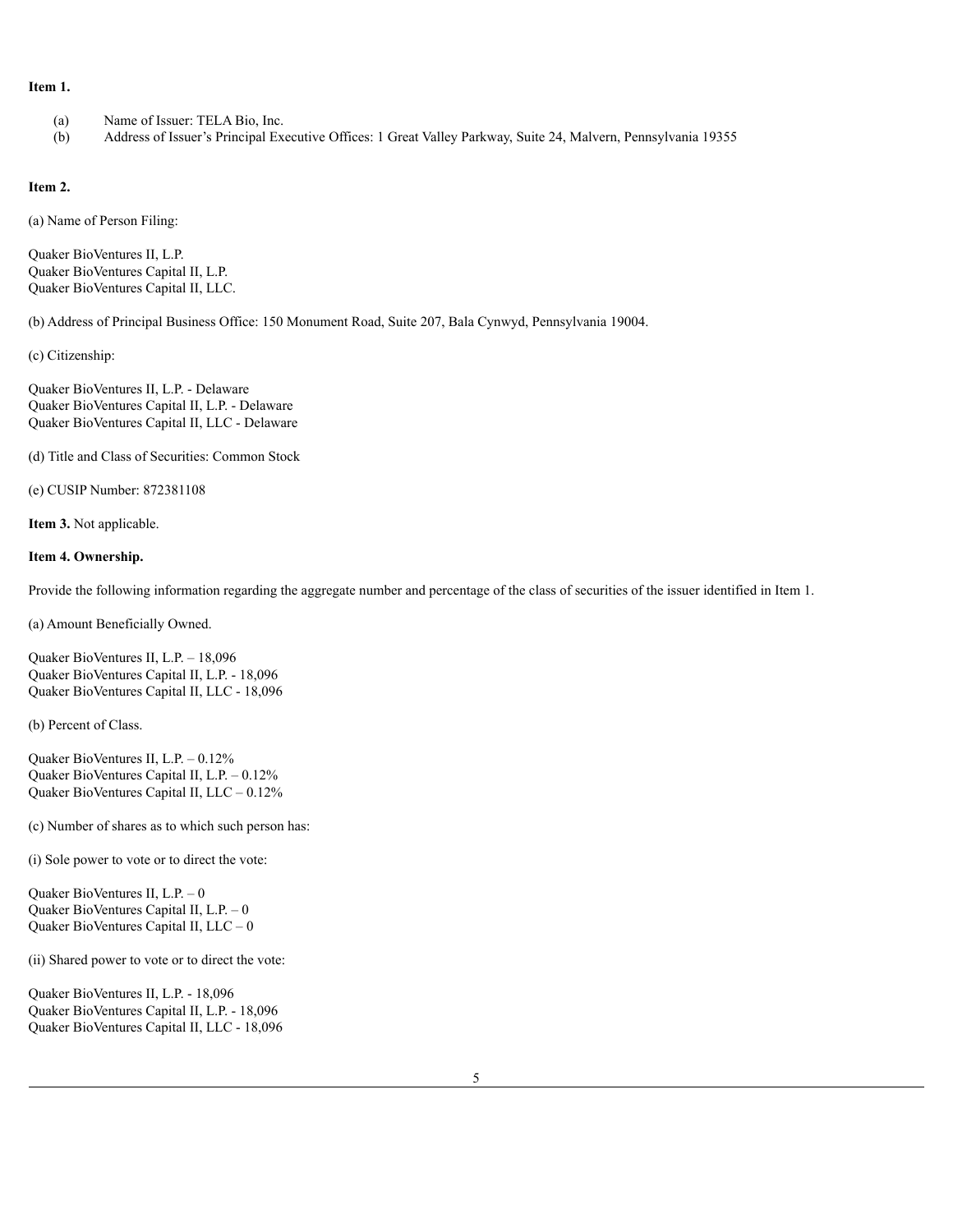(iii) Sole power to dispose or to direct the disposition of:

Quaker BioVentures II, L.P. – 0 Quaker BioVentures Capital II, L.P. – 0 Quaker BioVentures Capital II, LLC – 0

(iv) Shared power to dispose or to direct the disposition of:

Quaker BioVentures II, L.P. - 18,096 Quaker BioVentures Capital II, L.P. - 18,096 Quaker BioVentures Capital II, LLC - 18,096

All beneficial ownership amounts disclosed above include 18,096 Shares issuable upon the exercise of Warrants. Quaker BioVentures Capital II, L.P. is the general partner of Quaker BioVentures II, L.P., and Quaker BioVentures Capital II, LLC is the general partner of Quaker Capital L.P.

## **Item 5. Ownership of Five Percent or Less of a Class**

If this statement is being filed to report the fact that as of the date hereof the reporting person has ceased to be the beneficial owner of more than five percent of the class of securities, check the following  $\boxtimes$ .

#### **Item 6. Ownership of More than Five Percent on Behalf of Another Person**

Not applicable.

### Item 7. Identification and Classification of the Subsidiary which Acquired the Security Being Reported on by the Parent Holding Company

Not applicable.

#### **Item 8. Identification and Classification of Members of the Group**

Each of the Reporting Persons may be deemed to be a member of a group with respect to the issuer or securities of the issuer for the purpose of Section 13(d) or 13(g) of the Securities Exchange Act of 1934, as amended.

The Reporting Persons previously disclosed that each of the Reporting Persons that may be deemed to be part of the group are investment funds which were nearing the end of their investment holding period cycle and, as a result, these funds expected to distribute the Issuer's shares held by each such fund to their partners and/or sell the Issuer's shares held by such fund and distribute the proceeds to their partners in an organized manner over time.

On June 2, 2022, Quaker BioVentures II, L.P. distributed 1,751,100 Shares (excluding 18,096 Shares issuable upon the exercise of the Warrants) to its limited partners on a pro rata basis, for no consideration. Quaker BioVentures Capital II, L.P., the general partner of Quaker BioVentures II, L.P., received its pro rata Shares in the distribution and in turn distributed all such Shares to its own partners. Quaker BioVentures II, L.P. continues to own the Warrants to purchase 18,096 Shares.

### **Item 9. Notice of Dissolution of Group**

Not applicable.

### **Item 10. Certification**

By signing below I certify that, to the best of my knowledge and belief, the securities referred to above were not acquired and are not held for the purpose of or with the effect of changing or influencing the control of the issuer of the securities and were not acquired and are not held in connection with or as a participant in any transaction having the purpose or effect.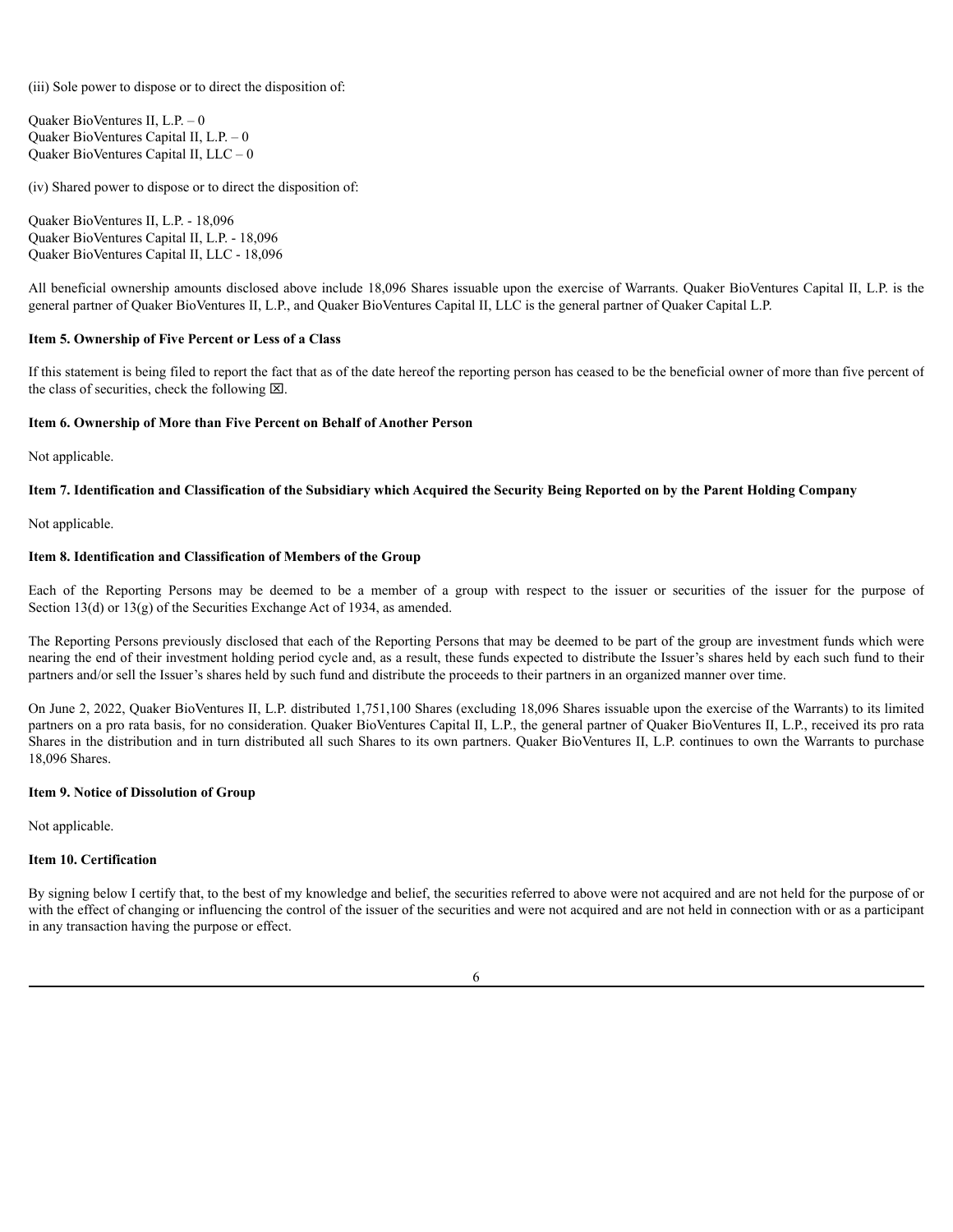#### **SIGNATURES**

After reasonable inquiry and to the best of our knowledge and belief, the undersigned certify that the information set forth in this statement is true, complete and correct.

Date: June 23, 2022

QUAKER BIOVENTURES II, L.P.

By: Quaker BioVentures Capital II, L.P., its general partner

By: Quaker BioVentures Capital II, LLC, its general partner

/s/ Adele C. Oliva Name: Adele C. Oliva

Title: Executive Manager

QUAKER BIOVENTURES CAPITAL II, L.P.

By: Quaker BioVentures Capital II, LLC, its general partner

/s/ Adele C. Oliva Name: Adele C. Oliva Title: Executive Manager

QUAKER BIOVENTURES CAPITAL II, LLC

/s/ Adele C. Oliva Name: Adele C. Oliva Title: Executive Manager